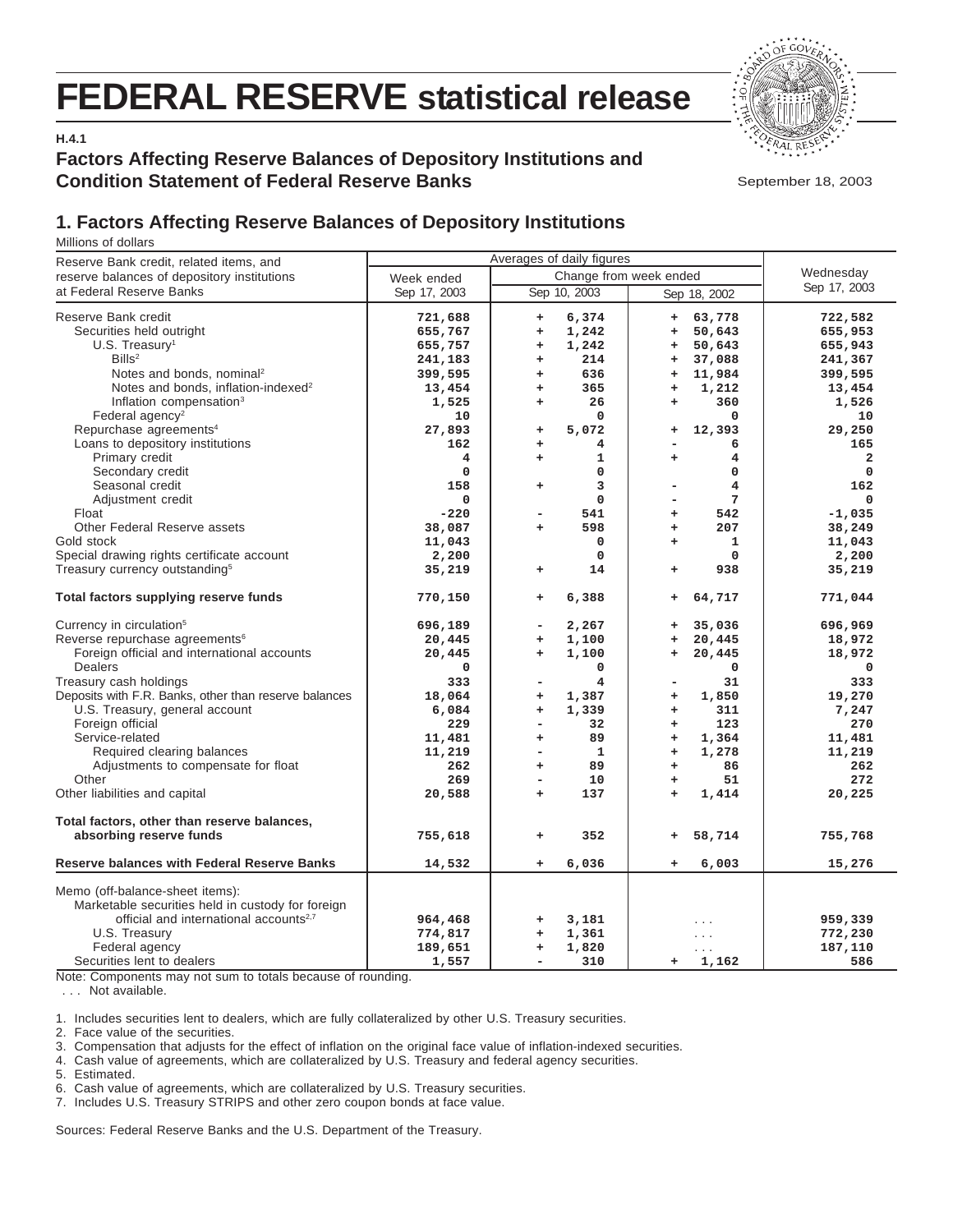#### **H.4.1 2. Consolidated Statement of Condition of All Federal Reserve Banks**

Millions of dollars

|                                                      | Eliminations from |              | Change since     |                               |  |  |  |  |  |
|------------------------------------------------------|-------------------|--------------|------------------|-------------------------------|--|--|--|--|--|
| Assets, liabilities, and capital                     | consolidation     | Wednesday    | Wednesday        | Wednesday                     |  |  |  |  |  |
|                                                      |                   | Sep 17, 2003 | Sep 10, 2003     | Sep 18, 2002                  |  |  |  |  |  |
| <b>Assets</b>                                        |                   |              |                  |                               |  |  |  |  |  |
| Gold certificate account                             |                   | 11,039       | 0                | +<br>1                        |  |  |  |  |  |
| Special drawing rights certificate account           |                   | 2,200        | $\mathbf 0$      | 0                             |  |  |  |  |  |
| Coin                                                 |                   | 848          | $\overline{a}$   | 204                           |  |  |  |  |  |
| Securities, repurchase agreements, and loans         |                   | 685,367      | 7,111<br>+       | 62,167<br>÷                   |  |  |  |  |  |
| Securities held outright                             |                   | 655,953      | 351<br>÷.        | 49,671<br>÷                   |  |  |  |  |  |
| $U.S.$ Treasury <sup>1</sup>                         |                   | 655,943      | 351<br>÷.        | 49,671<br>÷                   |  |  |  |  |  |
| Bills <sup>2</sup>                                   |                   | 241,367      | 347<br>÷.        | 37,070<br>÷                   |  |  |  |  |  |
| Notes and bonds, nominal <sup>2</sup>                |                   | 399,595      | $\mathbf 0$      | 11,029<br>÷                   |  |  |  |  |  |
| Notes and bonds, inflation-indexed <sup>2</sup>      |                   | 13,454       | 0                | 1,212<br>÷                    |  |  |  |  |  |
| Inflation compensation <sup>3</sup>                  |                   | 1,526        | 3<br>$\ddot{}$   | 359<br>÷                      |  |  |  |  |  |
| Federal agency <sup>2</sup>                          |                   | 10           | $\Omega$         | 0                             |  |  |  |  |  |
| Repurchase agreements <sup>4</sup>                   |                   | 29,250       | 6,750<br>÷       | 12,500<br>÷                   |  |  |  |  |  |
| Loans                                                |                   | 165          | 10<br>÷          | 3<br>$\overline{\phantom{0}}$ |  |  |  |  |  |
| Items in process of collection                       | (1, 271)          | 7,157        | 856              | 194                           |  |  |  |  |  |
| <b>Bank premises</b>                                 |                   | 1,591        | 1<br>+           | 68<br>÷                       |  |  |  |  |  |
| Other assets <sup>5</sup>                            |                   | 36,633       | 447<br>$\ddot{}$ | 43                            |  |  |  |  |  |
| <b>Total assets</b>                                  | (1, 271)          | 744,835      | 6,701<br>÷.      | 61,795<br>$\ddot{}$           |  |  |  |  |  |
| Liabilities                                          |                   |              |                  |                               |  |  |  |  |  |
| Federal Reserve notes, net of F.R. Bank holdings     |                   | 662,927      | 1,131            | 34,182<br>$\ddot{}$           |  |  |  |  |  |
| Reverse repurchase agreements <sup>6</sup>           |                   | 18,972       | 747              | 18,972<br>÷                   |  |  |  |  |  |
| Deposits                                             | (0)               | 34,823       | 8,662<br>+       | 7,245<br>÷                    |  |  |  |  |  |
| Depository institutions                              |                   | 27,034       | 6,279<br>+       | 6,985<br>÷                    |  |  |  |  |  |
| U.S. Treasury, general account                       |                   | 7,247        | 2,208<br>÷.      | 72<br>÷                       |  |  |  |  |  |
| Foreign official                                     |                   | 270          | 190<br>÷         | 131<br>÷                      |  |  |  |  |  |
| Other                                                | (0)               | 272          | 15               | 57<br>÷                       |  |  |  |  |  |
| Deferred availability cash items                     | (1, 271)          | 7,889        | 40<br>÷.         | 433<br>÷                      |  |  |  |  |  |
| Other liabilities and accrued dividends <sup>7</sup> |                   | 2,204        | 11               | 188<br>-                      |  |  |  |  |  |
| <b>Total liabilities</b>                             | (1, 271)          | 726,815      | 6,812<br>÷       | 60,643<br>÷                   |  |  |  |  |  |
| <b>Capital accounts</b>                              |                   |              |                  |                               |  |  |  |  |  |
| Capital paid in                                      |                   | 8,755        | 0                | 503<br>÷                      |  |  |  |  |  |
| Surplus                                              |                   | 8,380        | $\mathbf 0$      | 1,068<br>÷                    |  |  |  |  |  |
| Other capital accounts                               |                   | 885          | 111              | 419                           |  |  |  |  |  |
| <b>Total capital</b>                                 |                   | 18,021       | 110              | 1,153<br>÷                    |  |  |  |  |  |

Note: Components may not sum to totals because of rounding.

1. Includes securities lent to dealers, which are fully collateralized by other U.S. Treasury securities.

2. Face value of the securities.

3. Compensation that adjusts for the effect of inflation on the original face value of inflation-indexed securities.

4. Cash value of agreements, which are collateralized by U.S. Treasury and federal agency securities.

5. Includes assets denominated in foreign currencies, which are revalued daily at market exchange rates.

6. Cash value of agreements, which are collateralized by U.S. Treasury securities.

7. Includes exchange-translation account reflecting the daily revaluation at market exchange rates of foreign exchange commitments.

## **3. Maturity Distribution of Loans and Securities, September 17, 2003**

Millions of dollars

| Maturity                 | Loans                   | U.S. Treasury<br>securities <sup>1</sup> |           |                   | Federal agency<br>securities |                   |          | Repurchase              | Reverse<br>repurchase       |  |
|--------------------------|-------------------------|------------------------------------------|-----------|-------------------|------------------------------|-------------------|----------|-------------------------|-----------------------------|--|
|                          |                         | Holdings                                 |           | Weekly<br>changes | Holdings                     | Weekly<br>changes |          | agreements <sup>2</sup> | $a$ agreements <sup>2</sup> |  |
| Within 15 days           | 163                     | 52,664                                   | ÷         | 6,753             | $\Omega$                     |                   | $\Omega$ | 24,250                  | 18,972                      |  |
| 16 days to 90 days       | 2                       | 135,948                                  | ۰         | 5,526             | 10                           | $\ddot{}$         | 10       | 5,000                   |                             |  |
| 91 days to 1 year        | 0                       | 160,569                                  | ۰         | 880               | 0                            | -                 | 10       | $\cdot$ $\cdot$ $\cdot$ | $\cdot$ $\cdot$ $\cdot$     |  |
| Over 1 year to 5 years   | $\cdot$ $\cdot$ $\cdot$ | 178,019                                  | $\ddot{}$ |                   | 0                            |                   | 0        | $\cdots$                | $\cdots$                    |  |
| Over 5 years to 10 years | $\cdot$ $\cdot$ $\cdot$ | 51,656                                   | ÷         |                   |                              |                   | $\Omega$ | $\cdot$ $\cdot$ $\cdot$ | $\cdot$ $\cdot$ $\cdot$     |  |
| Over 10 years            | $\cdot$ $\cdot$ $\cdot$ | 77,086                                   | ÷         |                   | 0                            |                   | $\Omega$ | $\cdot$ $\cdot$ $\cdot$ | $\cdot$ $\cdot$ $\cdot$     |  |
| All                      | 165                     | 655,943                                  | ÷         | 351               | 10                           |                   | $\Omega$ | 29,250                  | 18,972                      |  |

Note: Components may not sum to totals because of rounding.

. . . Not applicable.

1. Includes the original face value of inflation-indexed securities and compensation that adjusts for the effect of inflation on the original face value of such securities.

2. Cash value of agreements classified by remaining maturity of the agreements.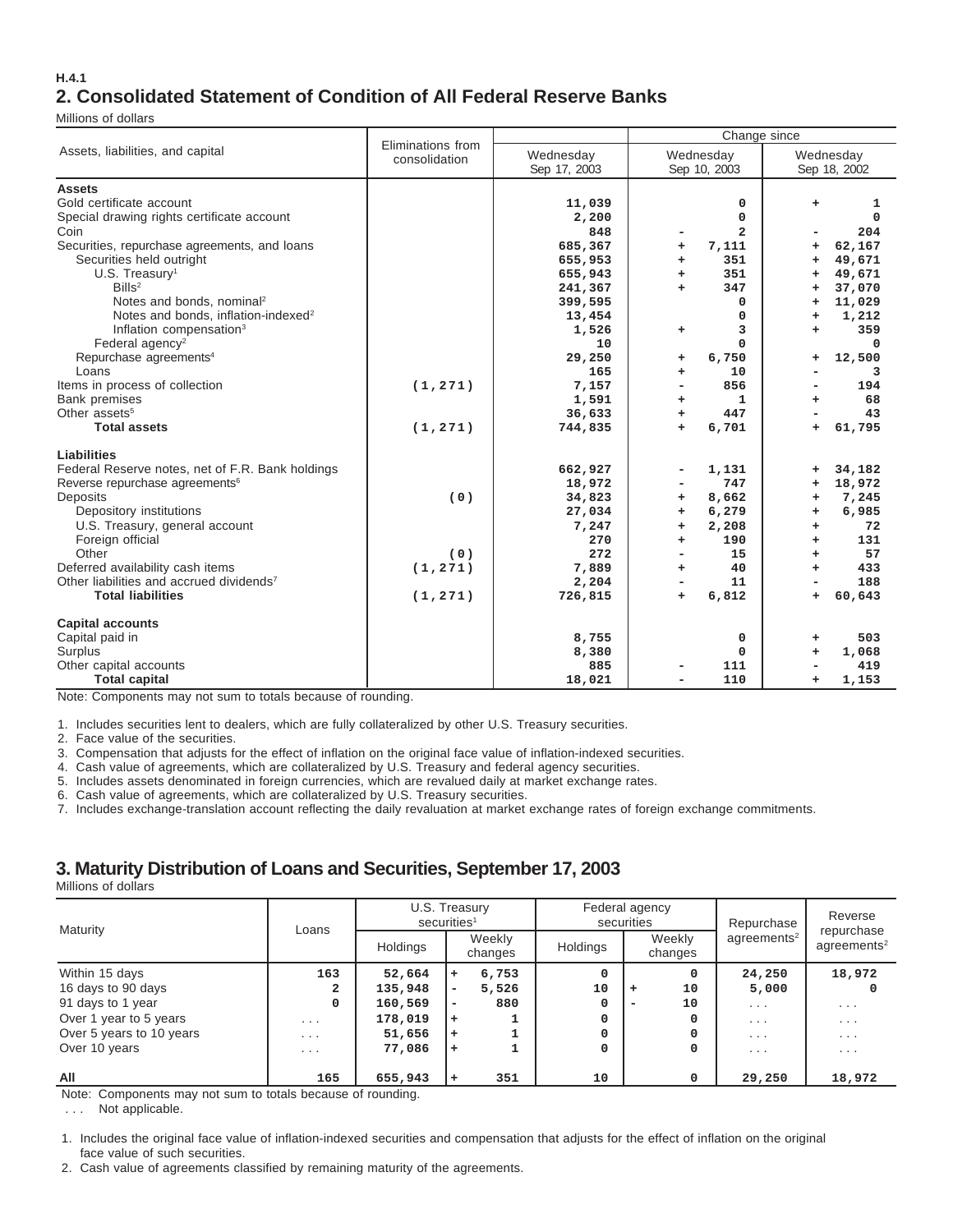#### **H.4.1 4. Statement of Condition of Each Federal Reserve Bank on September 17, 2003**

Millions of dollars

| Assets, liabilities, and capital         | Total   | <b>Boston</b> |          | New York Philadelphia Cleveland Richmond |        |        | Atlanta   | Chicago  |          | St. Louis   Minneapolis | Kansas<br>City | <b>Dallas</b> | San<br>Francisco |
|------------------------------------------|---------|---------------|----------|------------------------------------------|--------|--------|-----------|----------|----------|-------------------------|----------------|---------------|------------------|
| <b>Assets</b>                            |         |               |          |                                          |        |        |           |          |          |                         |                |               |                  |
| Gold certificate account                 | 11,039  | 495           | 4,706    | 380                                      | 477    | 808    | 863       | 982      | 331      | 224                     | 303            | 507           | 963              |
| Special drawing rights certificate acct. | 2,200   | 115           | 874      | 83                                       | 104    | 147    | 166       | 212      | 71       | 30                      | 66             | 98            | 234              |
| Coin                                     | 848     | 27            | 33       | 43                                       | 36     | 103    | 110       | 105      | 58       | 28                      | 52             | 157           | 96               |
| Securities, repurchase agreements,       |         |               |          |                                          |        |        |           |          |          |                         |                |               |                  |
| and loans                                | 685,367 | 31,712        | 309,888  | 20,511                                   | 30,736 | 50,445 | 44,324    | 66,326   | 20,664   | 14,698                  | 17,648         | 25,708        | 52,707           |
| Securities held outright                 | 655,953 | 31,712        | 280,638  | 20,508                                   | 30,736 | 50,445 | 44,314    | 66,284   | 20,637   | 14,642                  | 17,628         | 25,707        | 52,702           |
| $U.S.$ Treasury <sup>1</sup>             | 655,943 | 31,712        | 280,633  | 20,507                                   | 30,736 | 50,444 | 44,313    | 66,283   | 20,637   | 14,642                  | 17,628         | 25,706        | 52,701           |
| Bills <sup>2</sup>                       | 241,367 | 11,669        | 103,265  | 7,546                                    | 11,310 | 18,562 | 16,306    | 24,390   | 7,594    | 5,388                   | 6,487          | 9,459         | 19,392           |
| Notes and bonds <sup>3</sup>             | 414,576 | 20,043        | 177,369  | 12,961                                   | 19,426 | 31,882 | 28,007    | 41,893   | 13,043   | 9,254                   | 11,141         | 16,247        | 33,309           |
| Federal agency <sup>2</sup>              | 10      |               |          |                                          |        |        |           |          |          |                         |                |               |                  |
| Repurchase agreements <sup>4</sup>       | 29,250  |               | 29,250   |                                          |        |        |           |          |          |                         |                |               |                  |
| Loans                                    | 165     |               |          |                                          |        |        | 10        | 42       | 27       | 56                      | 20             |               |                  |
| Items in process of collection           | 8,428   | 576           | 603      | 387                                      | 446    | 579    | 666       | 727      | 494      | 425                     | 574            | 402           | 2,548            |
| <b>Bank premises</b>                     | 1,591   | 91            | 187      | 52                                       | 152    | 143    | 278       | 120      | 43       | 126                     | 54             | 170           | 176              |
| Other assets <sup>5</sup>                | 36,633  | 1,686         | 13,186   | 1,079                                    | 2,280  | 5,825  | 2,113     | 3,394    | 936      | 1,092                   | 873            | 1,038         | 3,130            |
| Interdistrict settlement account         |         | 691           | $+1,314$ | 487                                      | 2,123  | 753    | $+ 1,418$ | $-7,385$ | $-1,414$ | 168                     | 473            | 2,513<br>$+$  | 7,911<br>$+$     |
|                                          |         |               |          |                                          |        |        |           |          |          |                         |                |               |                  |
| <b>Total assets</b>                      | 746,106 | 34,012        | 330,791  | 22,049                                   | 32,108 | 57,296 | 49,937    | 64,481   | 21,184   | 16,791                  | 19,098         | 30,593        | 67,765           |

Note: Components may not sum to totals because of rounding.

1. Includes securities lent to dealers, which are fully collateralized by other U.S. Treasury securities.

2. Face value of the securities.

3. Includes the original face value of inflation-indexed securities and compensation that adjusts for the effect of inflation on the original face value of such securities.

4. Cash value of agreements, which are collateralized by U.S. Treasury and federal agency securities.

5. Includes assets denominated in foreign currencies, which are revalued daily at market exchange rates.